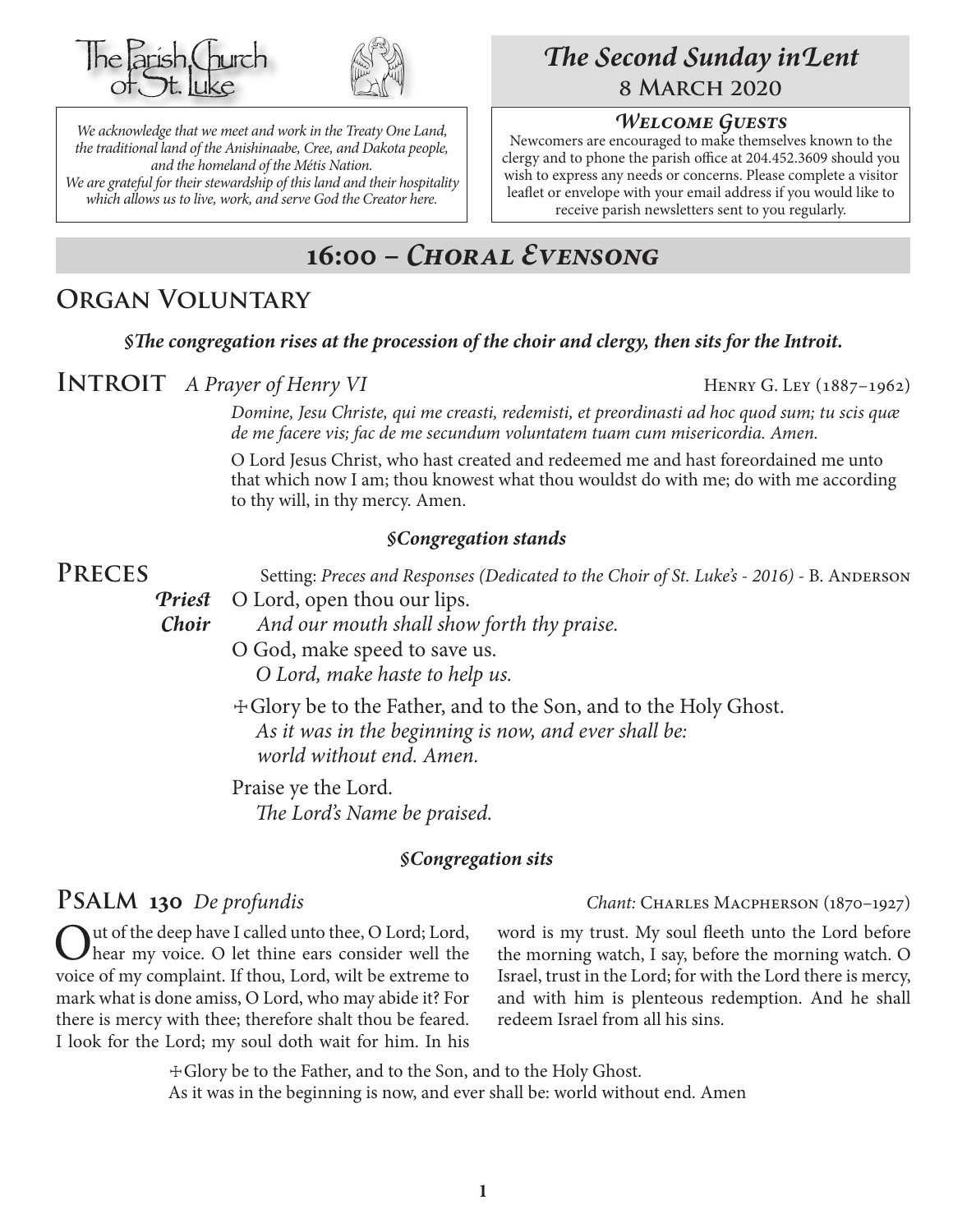Lord, I am not high-minded; I have no proud looks. I<br>do not exercise myself in great matters which are too high for me. But I refrain my soul, and keep it low, like

☩Glory be to the Father, and to the Son, and to the Holy Ghost. As it was in the beginning is now, and ever shall be: world without end. Amen

## **Psalm 134** *Ecce nunc Chant:* James Turle (1802–1882)

Behold now, praise the Lord, all ye servants of the Lord,  $\text{B}$ Lord, ye that by night stand in the house of the Lord, even in the courts of the house of our God. Lift up your

that made heaven and earth give thee blessing out of Sion.

this time forth for evermore.

☩Glory be to the Father, and to the Son, and to the Holy Ghost. As it was in the beginning is now, and ever shall be: world without end. Amen

## **First Lesson** *Genesis 43.1–15, 27–end*

Now the famine was severe in the land. <sup>2</sup>And when<br>they had eaten up the grain that they had brought<br>from Fourt, their father said to them. <sup>5</sup>Ce easing hun from Egypt, their father said to them, 'Go again, buy us a little more food.' 3But Judah said to him, 'The man solemnly warned us, saying, "You shall not see my face unless your brother is with you." 4If you will send our brother with us, we will go down and buy you food; 5but if you will not send him, we will not go down, for the man said to us, "You shall not see my face, unless your brother is with you." ' 6Israel said, 'Why did you treat me so badly as to tell the man that you had another brother?' 7They replied, 'The man questioned us carefully about ourselves and our kindred, saying, "Is your father still alive? Have you another brother?" What we told him was in answer to these questions. Could we in any way know that he would say, "Bring your brother down"?' 8Then Judah said to his father Israel, 'Send the boy with me, and let us be on our way, so that we may live and not die—you and we and also our little ones. 9I myself will be surety for him; you can hold me accountable for him. If I do not bring him back to you and set him before you, then let me bear the blame for ever. <sup>10</sup>If we had not delayed, we would now have returned twice.' <sup>11</sup>Then their father Israel said to them, 'If it must be so, then do this: take some of the choice fruits of the land in your bags, and carry them down as a present to the man—a little balm and a little honey, gum, resin, pistachio nuts, and almonds. 12Take double the money with you. Carry back with you the money that was returned in the top of your sacks; perhaps it

was an oversight. <sup>13</sup>Take your brother also, and be on your way again to the man; <sup>14</sup>may God Almighty grant you mercy before the man, so that he may send back your other brother and Benjamin. As for me, if I am bereaved of my children, I am bereaved.<sup>15</sup>So the men took the present, and they took double the money with them, as well as Benjamin. Then they went on their way down to Egypt, and stood before Joseph.<sup>27</sup>He inquired about their welfare, and said, 'Is your father well, the old man of whom you spoke? Is he still alive?' <sup>28</sup>They said, 'Your servant our father is well; he is still alive.' And they bowed their heads and did obeisance.<sup>29</sup>Then he looked up and saw his brother Benjamin, his mother's son, and said, 'Is this your youngest brother, of whom you spoke to me? God be gracious to you, my son!' <sup>30</sup>With that, Joseph hurried out, because he was overcome with affection for his brother, and he was about to weep. So he went into a private room and wept there. <sup>31</sup>Then he washed his face and came out; and controlling himself he said, 'Serve the meal.' <sup>32</sup>They served him by himself, and them by themselves, and the Egyptians who ate with him by themselves, because the Egyptians could not eat with the Hebrews, for that is an abomination to the Egyptians.<sup>33</sup>When they were seated before him, the firstborn according to his birthright and the youngest according to his youth, the men looked at one another in amazement. <sup>34</sup>Portions were taken to them from Joseph's table, but Benjamin's portion was five times as much as any of theirs. So they drank and were merry with him.

#### **Magnificat** *(St. Luke 1.46–55) §stand*

#### Setting: *Evening Canticles with Faux-bourdons,* #4 – HEALEY WILLAN (1880–1968)

My soul doth magnify the Lord, and my spirit hath<br>the projected in God my Saviour. For he hath regarded<br>the distance of his hardwards as Formhelel defeated the lowliness of his handmaiden. For behold, from

henceforth all generations shall call me blessed. For he that is mighty hath magnified me; and holy is his Name. And his mercy is on them that fear him throughout all

as a child that is weaned from his mother; yea, my soul is even as a weaned child. O Israel, trust in the Lord, from

hands in the sanctuary, and praise the Lord. The Lord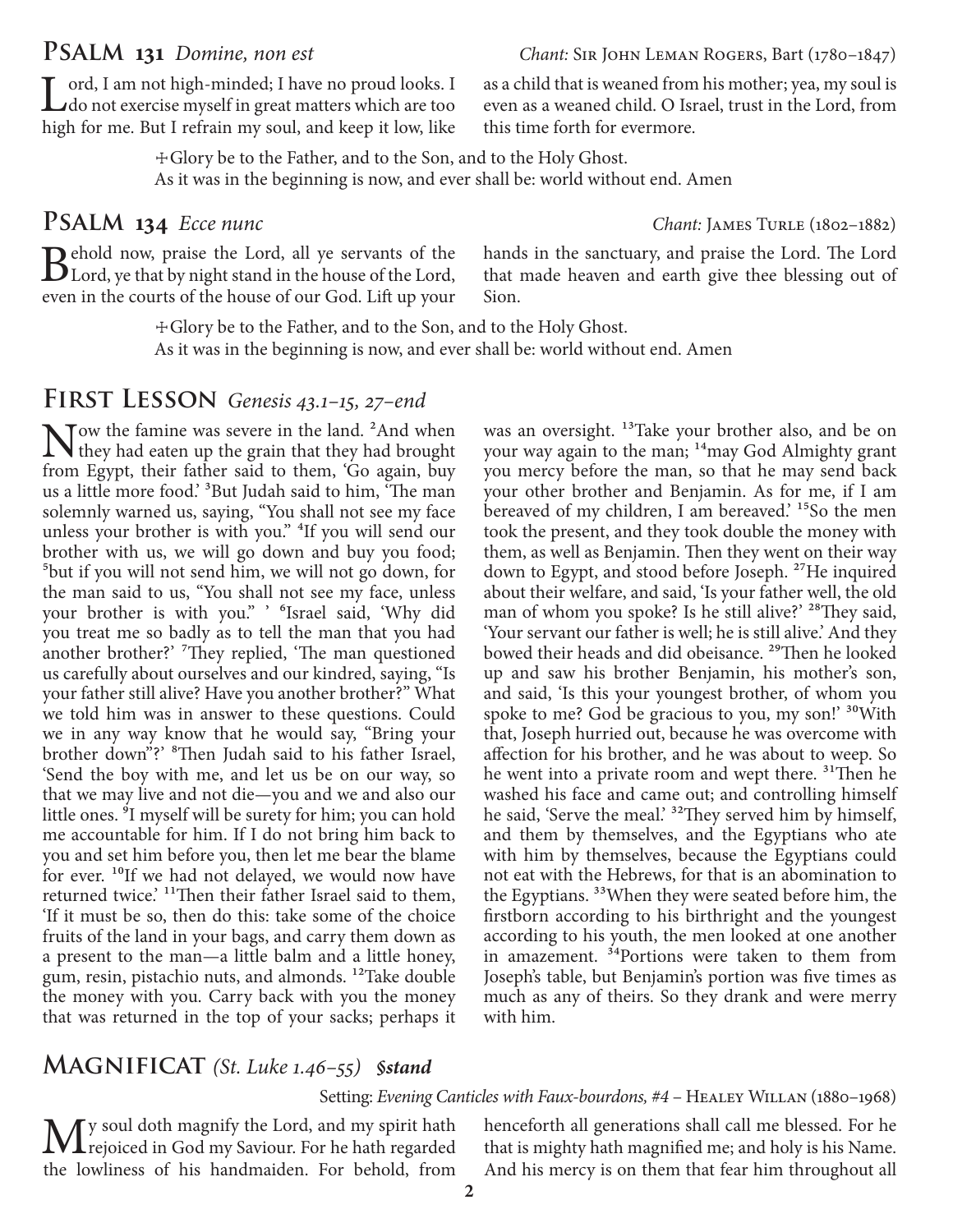generations. He hath showed strength with his arm; he hath scattered the proud in the imagination of their hearts. He hath put down the mighty from their seat, and hath exalted the humble and meek. He hath filled the hungry with good things; and the rich he hath sent empty away. He remembering his mercy hath holpen his servant Israel; As he promised to our forefathers, Abraham and his seed for ever.

☩Glory be to the Father, and to the Son, and to the Holy Ghost. As it was in the beginning is now, and ever shall be: world without end. Amen

#### **Second Lesson** *Luke 22.31–53 §sit*

'Simon, Simon, listen! Satan has demanded to sift all  $\bigcup$  of you like wheat, <sup>32</sup>but I have prayed for you that your own faith may not fail; and you, when once you have turned back, strengthen your brothers.<sup>33</sup>And he said to him, 'Lord, I am ready to go with you to prison and to death!' <sup>34</sup> Jesus said, 'I tell you, Peter, the cock will not crow this day, until you have denied three times that you know me.' <sup>35</sup>He said to them, 'When I sent you out without a purse, bag, or sandals, did you lack anything?' They said, 'No, not a thing.' <sup>36</sup>He said to them, 'But now, the one who has a purse must take it, and likewise a bag. And the one who has no sword must sell his cloak and buy one. 37For I tell you, this scripture must be fulfilled in me, "And he was counted among the lawless"; and indeed what is written about me is being fulfilled.<sup>38</sup>They said, 'Lord, look, here are two swords.' He replied, 'It is enough.'39He came out and went, as was his custom, to the Mount of Olives; and the disciples followed him. 40When he reached the place, he said to them, 'Pray that you may not come into the time of trial.' 41Then he withdrew from them about a stone's throw, knelt down, and prayed, <sup>42</sup> Father, if you are willing, remove this cup from me; yet, not my will but yours be done.<sup>43</sup>Then

an angel from heaven appeared to him and gave him strength. <sup>44</sup>In his anguish he prayed more earnestly, and his sweat became like great drops of blood falling down on the ground. 45When he got up from prayer, he came to the disciples and found them sleeping because of grief, 46and he said to them, 'Why are you sleeping? Get up and pray that you may not come into the time of trial.' <sup>47</sup>While he was still speaking, suddenly a crowd came, and the one called Judas, one of the twelve, was leading them. He approached Jesus to kiss him; <sup>48</sup>but Jesus said to him, 'Judas, is it with a kiss that you are betraying the Son of Man?' 49When those who were around him saw what was coming, they asked, 'Lord, should we strike with the sword?' <sup>50</sup>Then one of them struck the slave of the high priest and cut off his right ear. 51But Jesus said, 'No more of this!' And he touched his ear and healed him. <sup>52</sup>Then Jesus said to the chief priests, the officers of the temple police, and the elders who had come for him, 'Have you come out with swords and clubs as if I were a bandit? 53When I was with you day after day in the temple, you did not lay hands on me. But this is your hour, and the power of darkness!'

## **Nunc Dimittis** *(St. Luke 2.29–32) §stand*

Lord, now lettest thou thy servant depart in peace,<br>
Laccording to thy word. For mine eyes have seen thy salvation, which thou hast prepared before the face of

all people; To be a light to lighten the Gentiles, and to be the glory of thy people Israel.

☩Glory be to the Father, and to the Son, and to the Holy Ghost. As it was in the beginning is now, and ever shall be: world without end. Amen

## **Apostles' Creed** *§remain standing - said by all*

*Priest* I believe in God,

*All* **the Father Almighty, Maker of heaven and earth: And in Jesus Christ his only Son our LORD, Who was conceived by the Holy Ghost, Born of the Virgin Mary, Suffered under Pontius Pilate, Was crucified, dead, and buried: He descended into hell; The third day he rose again from the dead; He ascended into heaven, And sitteth on the right hand of God the Father Almighty; From thence he shall come to judge the quick and the dead. I believe in the Holy Ghost; The holy Catholic Church; The Communion of**  Saints; The Forgiveness of sins;  $\pm$ The Resurrection of the body, And the **Life everlasting. Amen.**

**3**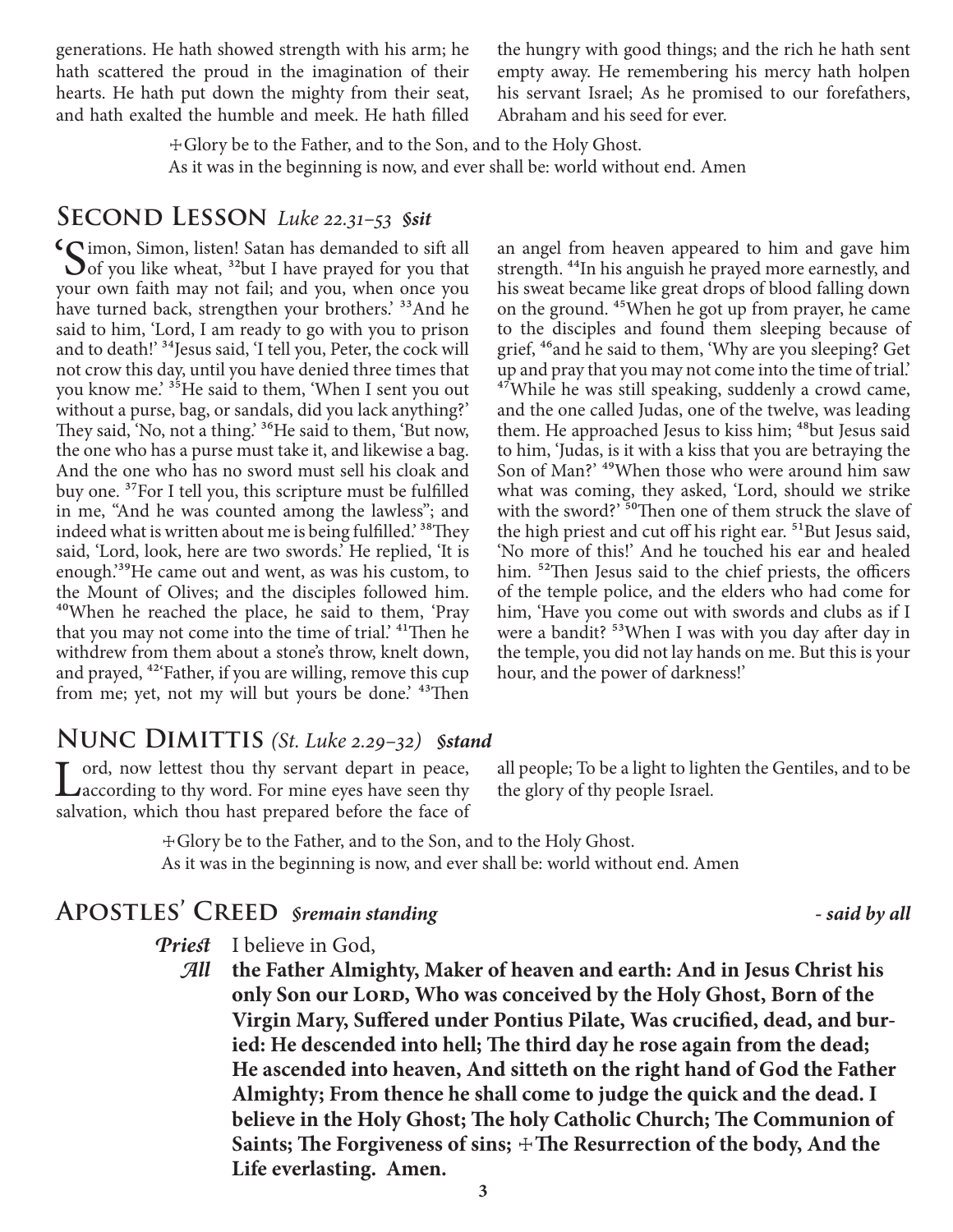## **Versicles and Lesser Litany** *§congregation kneels, the priest and choir standing*

*Priest* The Lord be with you.

*Choir And with thy spirit.*

Let us pray.  *Lord, have mercy upon us. Christ have mercy upon us. Lord, have mercy upon us.*

# **Lord's Prayer** *- sung on one note by all*

*All* **Our Father, who art in heaven, hallowed be thy name, thy kingdom come, thy will be done, on earth as it is in heaven. Give us this day our daily bread. And forgive us our trespasses, as we forgive those who trespass against us. And lead us not into temptation, but deliver us from evil. For thine is the kingdom, the power, and the glory, for ever and ever.** *Amen.*

# **Suffrages**

*Priest* O Lord, show thy mercy upon us.

*Choir And grant us thy salvation.*

O Lord, save the Queen.  *And mercifully hear us when we call upon thee.*

- Endue thy ministers with righteousness.  *And make they chosen people joyful.*
- O Lord, save thy people.  *And bless thine inheritance.*

Give peace in our time, O Lord.  *Because there is none other that fighteth for us, but only thou, O God!*

O God, make clean our hearts within us.  *And take not thy Holy Spirit from us.*

## FIRST COLLECT The Second Sunday in Lent

*Priest* Almighty God, who seest that we have no power of ourselves to help ourselves: Keep us both outwardly in our bodies, and inwardly in our souls; that we may be defended from all adversities which may happen to the body, and from all evil thoughts which may assault and hurt the soul; through Jesus Christ our Lord. *Amen.*

# **Second Collect** *for Peace*

**Priest** O God, from whom all holy desires, all good counsels, and all just works do proceed, Give unto thy servants that peace which the world cannot give; that our hearts may be set to obey thy commandments, and also that by thee we being defended from the fear of our enemies may pass our time in rest and quietness; through the merits of Jesus Christ our Saviour. *Amen.*

## **Third Collect** *for Aid against all Perils*

*Priest* Lighten our darkness, we beseech thee, O Lord; and by thy great mercy defend us from all perils and dangers of this night; for the love of thy only Son, our Saviour Jesus Christ. *Amen.*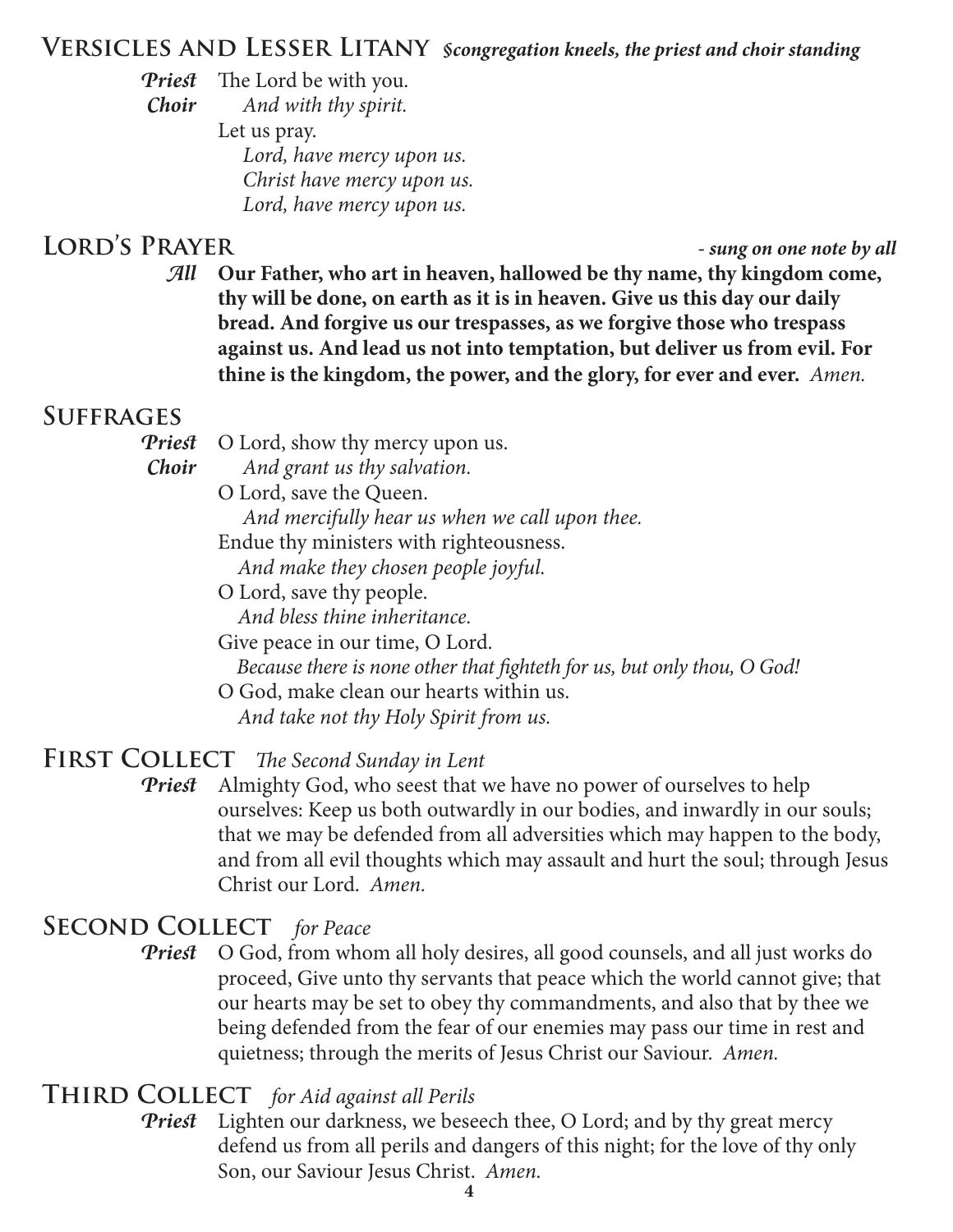**ANTHEM** *Lord, for thy tender mercy's sake Text: Christian Prayers* (HENRY BULL), 1568;

*Music*: RICHARD FARRANT (1530–1580)

Lord, for thy tender mercy's sake, lay not our sins to our charge, but forgive that is past, and give us grace to amend our sinful lives. To decline from sin and incline to virtue, that we may walk in a perfect heart before thee, now and evermore. Amen.

## **Prayer** *for the Queen and the Commonwealth §kneel*

*Priest* Almighty God, the fountain of all goodness, we humbly beseech thee to bless our Sovereign Lady, Queen Elizabeth, the Parliaments of the Commonwealth, and all who are set in authority under her; that they may order all things in wisdom, righteousness, and peace, to the honour of thy holy Name, and the good of thy Church and people; through Jesus Christ our Lord. *Amen.*

## **Prayer** *for the Clergy and People*

*All* **Almighty and everlasting God, from whom cometh every good and perfect gift: Send down upon our Bishops and Clergy, and all Congregations committed to their charge, the healthful Spirit of thy grace; and that they may truly please thee, pour upon them the continual dew of thy blessing. Grant this, O Lord, for the honour of our Advocate and Mediator, Jesus Christ.** *Amen.*

### **Prayer** *at Eventide*

*All* **O Lord, support us all the day long of this troublous life, until the shadows lengthen and the evening comes, the busy world is hushed, the fever of life is over, and our work is done. Then, Lord, in thy mercy, grant us safe lodging, a holy rest, and peace at the last; through Jesus Christ our Lord.**  *Amen.*

#### *§During the hymn following, a collection will be received.*

**HYMN** God reveals his presence *§stand* ARNSBERG 668 D 33 66 *Words:* Gerhard Tersteegen (1697–1769), *tr.* Frederick William Foster (1760–1835) *Music: JOACHIM NEANDER (1650-1680)* 



**1 God reveals his presence: let us now adore him and with awe appear before him. God is in his temple: all within keep silence, prostrate lie with deepest reverence. Him alone God we own, him our God and Saviour: praise his name for ever.**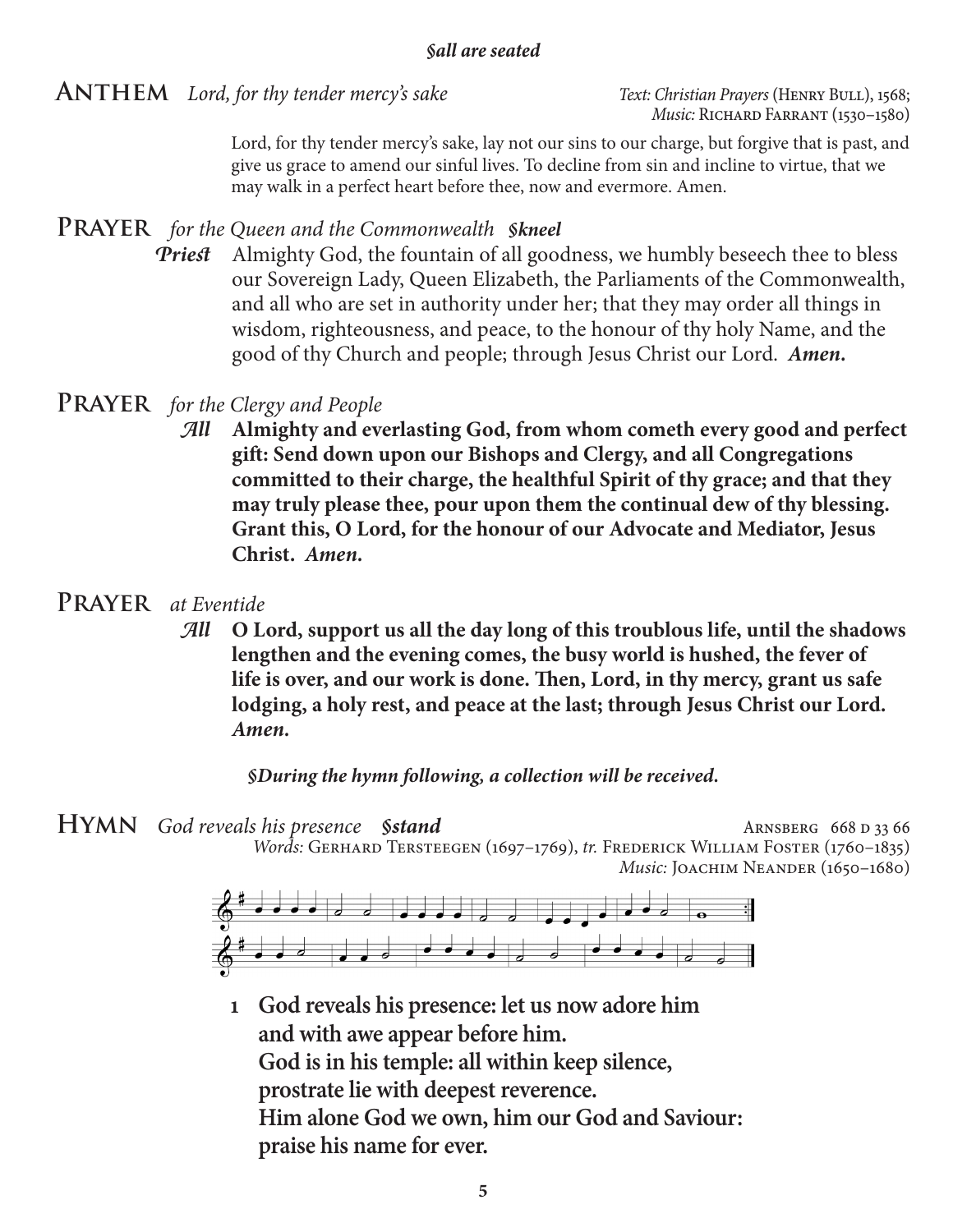- **2 God reveals his presence: hear the harps resounding; see the crowds the throne surrounding. 'Holy, holy, holy!' Hear the hymn ascending, angels, saints, their voices blending. Bow thine ear to us here; hearken, O Lord Jesus, to our meaner praises.**
- **3 O thou Fount of blessing, purify my spirit trusting only in thy merit; like the holy angels who behold thy glory, may I ceaslessly adore thee. Let thy will ever still rule thy church terrestrial, as the hosts celestial.**

## **Offertory Sentence**

- *Priest* All things come of thee, O Lord.
	- *All* **And of thine own have we given thee.**
- **Prayer** *a General Thanksgiving §all kneel*
	- *Priest* Let us pray.
		- *All* **Almighty God, Father of all mercies, We thine unworthy servants do give thee most humble and hearty thanks For all thy goodness and loving-kindness To us and to all people; We bless thee for our creation, preservation, and all the blessings of this life; But above all for thine inestimable love In the redemption of the world by our Lord Jesus Christ; For the means of grace, And for the hope of glory. And we beseech thee, give us that due sense of all thy mercies, That our hearts may be unfeignedly thankful, And that we show forth thy praise, Not only with our lips, but in our lives; By giving up ourselves to thy service, And by walking before thee in holiness and righteousness all our days; Through Jesus Christ our Lord, To whom, with thee and the Holy Ghost, be all honour and glory, world without end. Amen.**

## **Prayer** *of St. Chrysostom*

*All* **Almighty God, who hast given us grace at this time with one accord to make our common supplications unto thee; and dost promise that when two or three are gathered together in thy Name thou wilt grant their requests: Fulfil now, O Lord, the desires and petitions of thy servants, as may be most expedient for them; granting us in this world knowledge of thy truth, and in the world to come life everlasting. Amen.**

# **The Grace**

**Priest**  $\pm$  The grace of our Lord Jesus Christ, and the love of God, and the fellowship of the Holy Ghost, be with us all evermore. *Amen.*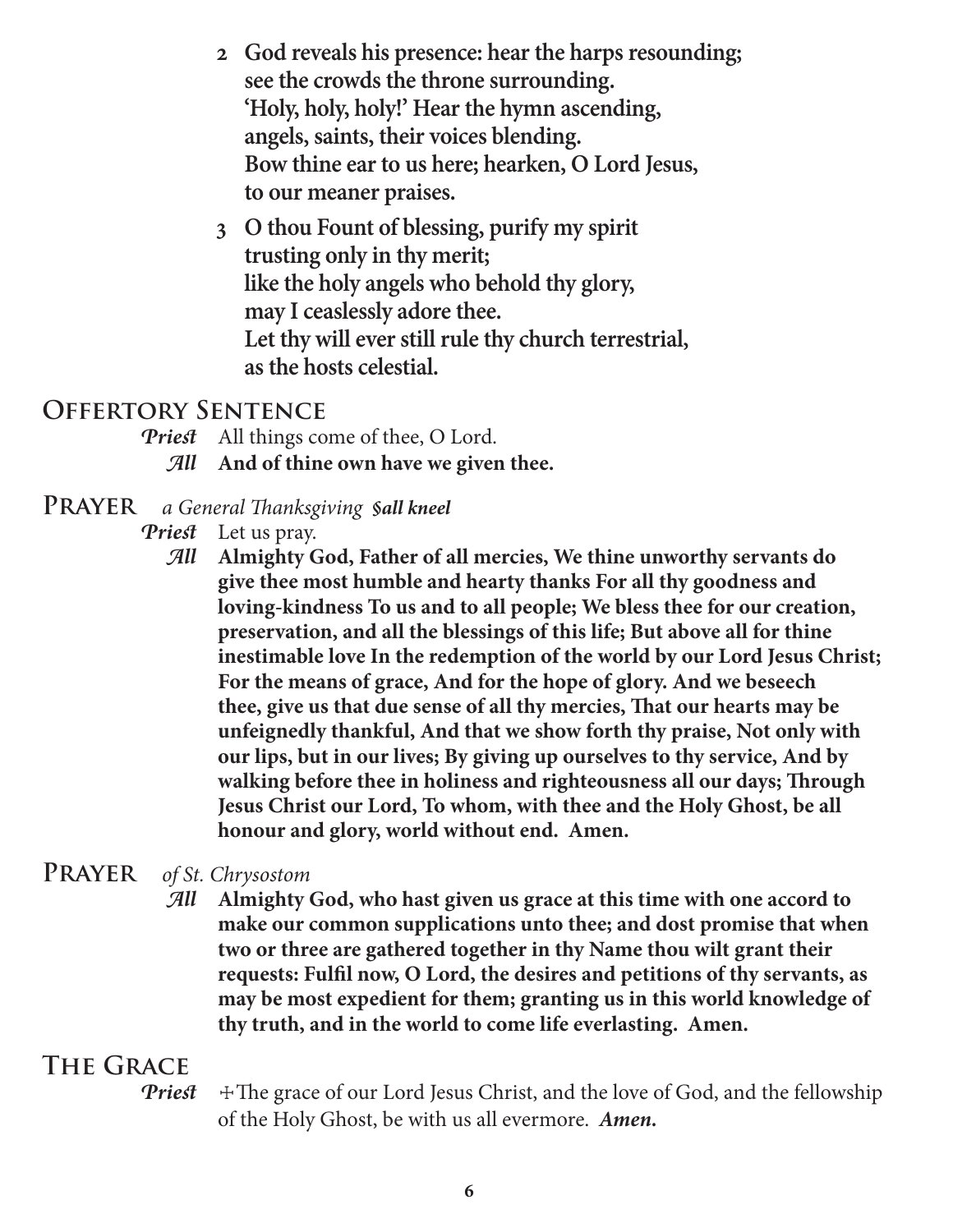### **HYMN** *Glory to thee, my God, this night §stand* TALLIS's CANON LM *New English Hymnal - Text:* Thomas Ken (1637–1711); *Music:* Thomas Tallis (c1505–1585)



- **1. Glory to thee, my God, this night For all the blessings of the light; Keep me, O keep me, King of kings, Beneath thy own almighty wings.**
- **2. Forgive me, Lord, for thy dear Son, The ill that I this day have done, That with the world, myself and thee, I, ere I sleep, at peace may be.**
- **3. Teach me to live, that I may dread The grave as little as my bed; Teach me to die, that so I may Rise glorious at the aweful day.**
- **4. O may my soul on thee repose, And with sweet sleep my eyelids close, Sleep that may me more vigorous make To serve my God when I awake.**
- **5. Praise God from whom all blessings flow, Praise him all creatures here below, Praise him above, ye heavenly host, Praise Father, Son, and Holy Ghost. Amen.**

## FINAL RESPONSES EDWARD NAYLOR (1867–1934)

- ℣ The Lord be with you. ℟ *And with thy spirit.*
- ℣ Let us bless the Lord. ℟ *Thanks be to God.*

## **Organ Voluntary**

*You are cordially invited for refreshments and fellowship in Church House (our parish hall) following Evensong.*